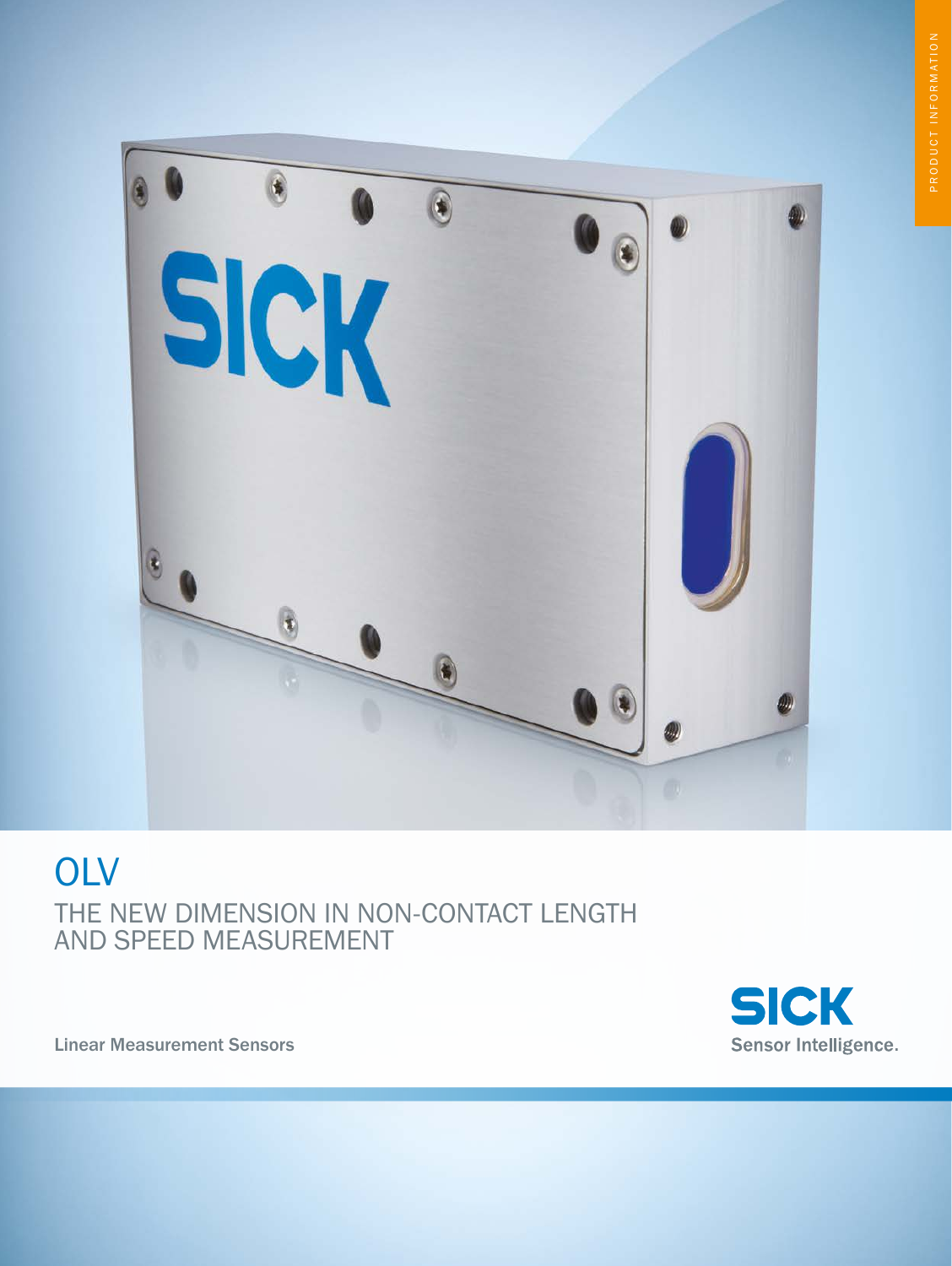# INNOVATIVE MEASURING TECHNOLOGY AGAINST WASTE



Tactile measuring wheels, measuring rollers or tachometers often cause measuring errors and damage to measured objects due to slippage, vibrations, contamination and wear. The compact OLV range of linear measurement sensors from SICK offer an accurate, user-friendly and durable solution for such systems.

These non-contact, material-independent sensors, which are based on the laser-Doppler principle, offer a typical measurement accuracy of  $\pm$  0.05 %. The OLV sensors are lightweight, maintenance-free, permanently calibrated and measure practically any surface or color without parameter reconfiguration.

#### Technology and principle of operation

#### The principle of operation is based on laser-Doppler technology.

A striped pattern is generated on the measured object by two laser beams (laser class  $3B$ )  $\overline{0}$ . The backscattered light picked up by the detector  $Q$  is modulated in intensity by the movement of the object surface 3.

The frequency of the intensity modulation corresponds to the laser-Doppler frequency and is proportional to the speed of the object.

The use of special markers or scales on the measured object is not necessary. The scattered light is subsequently converted into an electrical signal by means of a light sensor. This signal is then fed via an analog/digital converter to a digital signal processor (DSP), which calculates the current speed and length based on the digital signal.

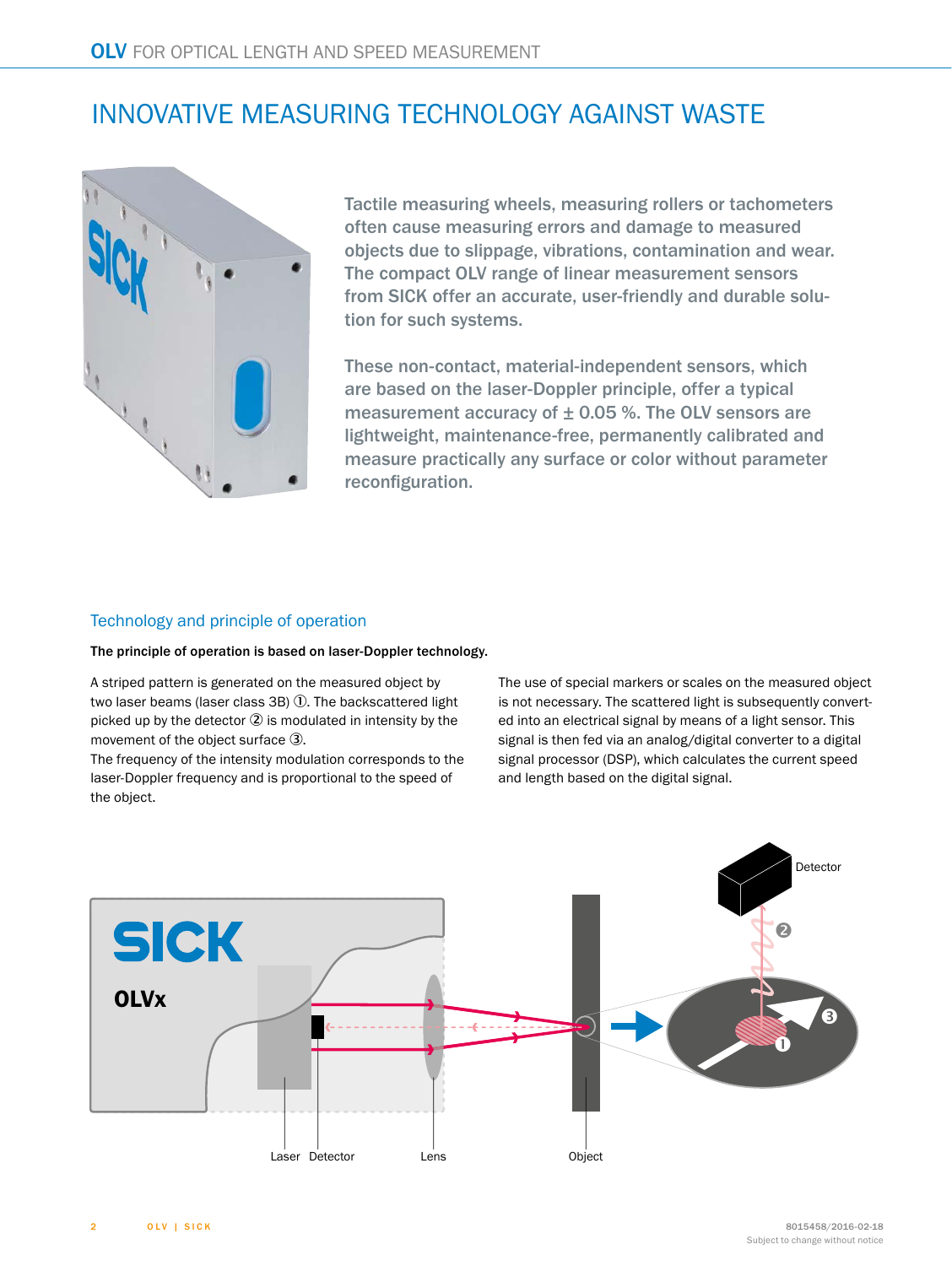### Fields of application and industries

The OLV sensor product family is designed for non-contact speed monitoring and control in production processes. They are especially useful for length measurement as well as cutting and shearing control for endless products.



The OLV product family can be used for velocity synchronization tasks, among other things, due to its accurate speed and length measurement. This makes it possible to achieve consistent material quality (e.g. profile thickness) and realize cutting process control systems for tire production machinery (extruders).



The OLV sensor product family offers reliable speed measurement for manufacturing products such as steel rods, sheet steel, wire or pipes – even on hot material surfaces up to 1,100 °C.

Tire and rubber industry Steel industry Steel industry Printing and paper industry



Length measurement (for example, for incoming goods and pre-delivery inspection) and velocity and differential speed measurement (two sensors) belong to the OLV product family's scope of application as well as slip detection and control of cutting and pressing processes.

#### OLV – your benefits in overview

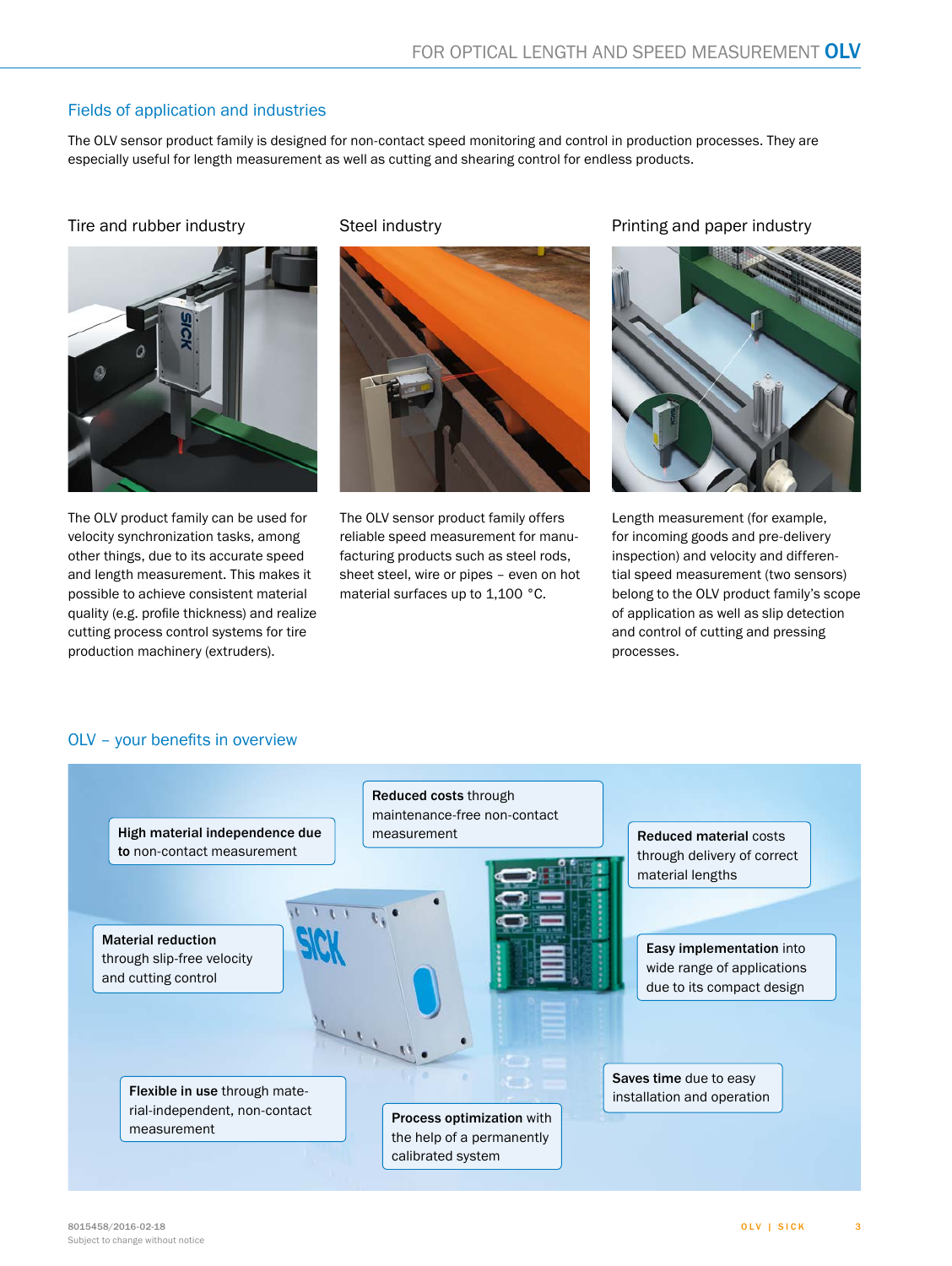### THE NEW DIMENSION IN NON-CONTACT LENGTH AND SPEED MEASUREMENT



### Detailed technical data . . . . . . . . . . . [5](#page-4-0) Ordering information . . . . . . . . . . . . . [5](#page-4-1) Dimensional drawings . . . . . . . . . . . . [6](#page-5-0) Recommended accessories . . . . . . . .[6](#page-5-1)

#### Product description

Tactile measuring wheels, measuring rollers or tachometers often cause measuring errors and damage to measured objects due to slippage, vibration, contamination and wear. The compact OLV range of linear measurement sensors from SICK offers an accurate, user-friendly and durable solution for such systems. Your decisive advantage: they provide a non-contact,

#### At a glance

- Non-contact, material-independent length and speed measurement
- Permanently calibrated, maintenance-free measuring system
- Measurement accuracy of up to ± 0.05 % (depends on total measuring length)

#### Your benefits

- Non-contact measurement ensures high level of repeatability
- Process and quality optimization thanks to precise speed and material detection
- Significant reduction in material costs due to non-slip cutting control
- High degree of flexibility thanks to material-independent measurement

material-independent measurement. These non-contact, material-independent sensors, which are based on the laser-Doppler principle, deliver a typical measurement accuracy of  $\pm$  0.05 %. The OLV sensors are lightweight, maintenance-free, permanently calibrated and measure practically any surface or color without parameter reconfiguration.

- Sensing range: 120 mm (optional 240 mm)
- Compact dimensions: 167 mm x 94 mm x 39 mm (l x w x h)
- Rugged aluminum housing
- Weight: approx. 1 kg
- Quick configuration and plug and play commissioning
- Cost-effective solutions with an attractive price-performance ratio
- User-friendly process integration using configurable multifunctional interface
- Easy replacement of existing mechanical systems
- The maintenance-free, non-contact measuring system significantly reduces maintenance costs

#### $\rightarrow$  [www.mysick.com/en/OLV](http://www.mysick.com/en/OLV)

For more information, just enter the link or scan the QR code and get direct access to technical data, CAD design models, operating instructions, software, application examples and much more.

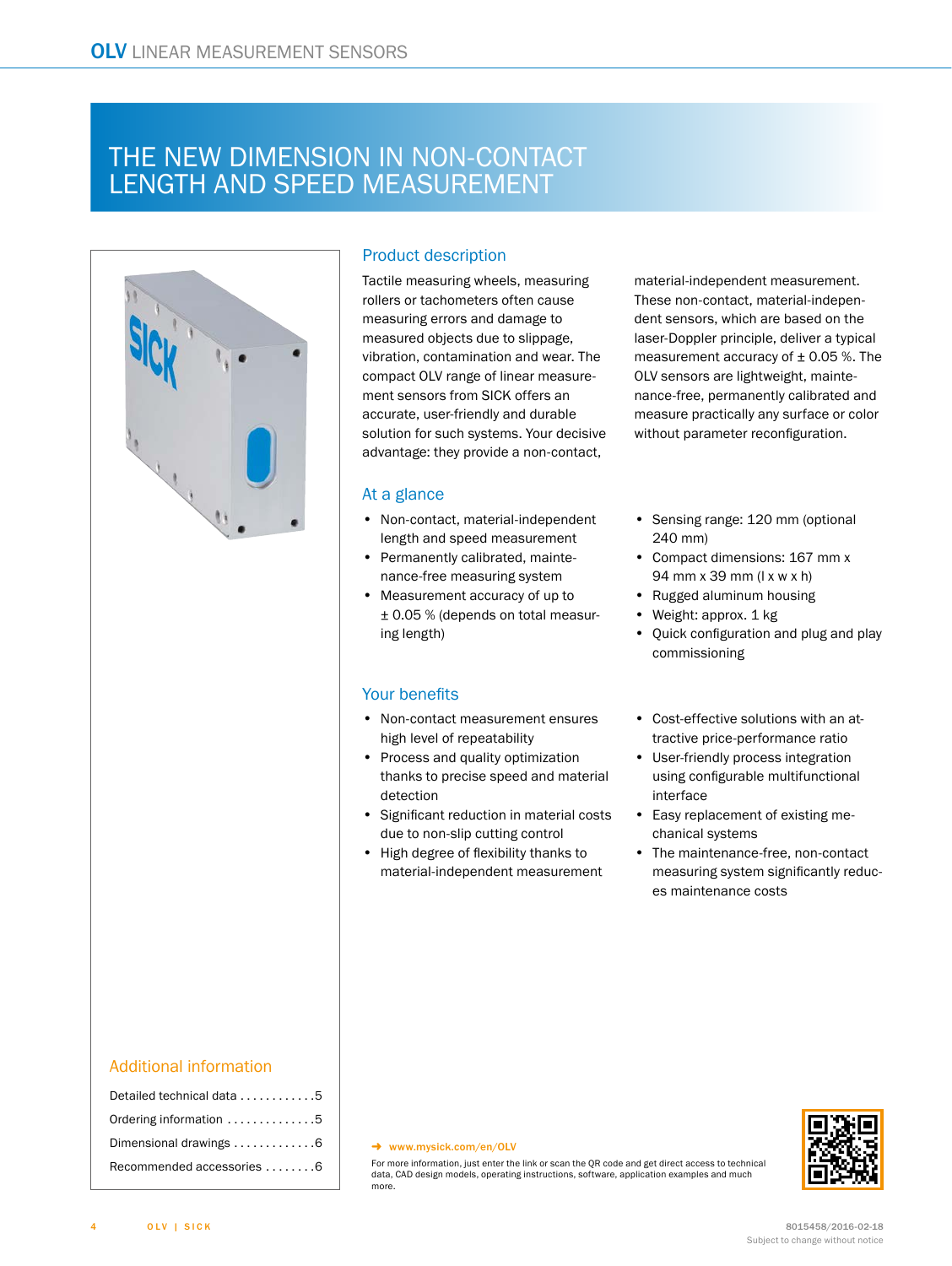### <span id="page-4-0"></span>Detailed technical data

#### Performance

| Accuracy <sup>1)</sup> | $\pm 0.05 \%$         |
|------------------------|-----------------------|
| Light source           | Laser (780 nm) $^{2}$ |
| Laser protection class | 3B                    |

 $1)$  Accuracy of measurement: at lengths from 5 m: 1σ, from 10 m: 2σ, from 20 m: 3σ.

 $2)$  Laser output type < 15 mW, in single fault case maximum 40 mW.

#### Interfaces

| Laser-OFF input                | Laser-off                                             |
|--------------------------------|-------------------------------------------------------|
| Data interface                 | $3 \times 5$ V, TTL freely configurable <sup>1)</sup> |
| <b>Configuration interface</b> | RS-232                                                |

 $1)$  Possible configuration: quadrature output (A/B), RS-422, RS-485, digital inputs and outputs.

#### Mechanics/electronics

| Supply voltage $V_s^{(1)}$ | DC 18 V  30 V |
|----------------------------|---------------|
| <b>Housing material</b>    | Aluminium     |
| Weight                     | Approx. 1 kg  |

<sup>1)</sup> Limit values, reverse polarity protected.

#### Ambient data

| <b>Enclosure rating</b>           | IP 67 (DIN EN 60529)                                    |
|-----------------------------------|---------------------------------------------------------|
| Ambient temperature <sup>1)</sup> | Operation: $+10$ °C $+45$ °C<br>Storage: -25 °C  +75 °C |

Maximum 95 % humidity, non-condensing.

### <span id="page-4-1"></span>Ordering information

| <b>Operating distance</b>         | Object speed                  | <b>Type</b> | Part no. |
|-----------------------------------|-------------------------------|-------------|----------|
| $120 \text{ mm} \pm 5 \text{ mm}$ | 1.5 m/min  2,400 m/min        | OLV40-11134 | 6049093  |
| $240$ mm $\pm$ 10 mm              | $3 \text{ m/min}$ 4,800 m/min | OLV80-11234 | 6049092  |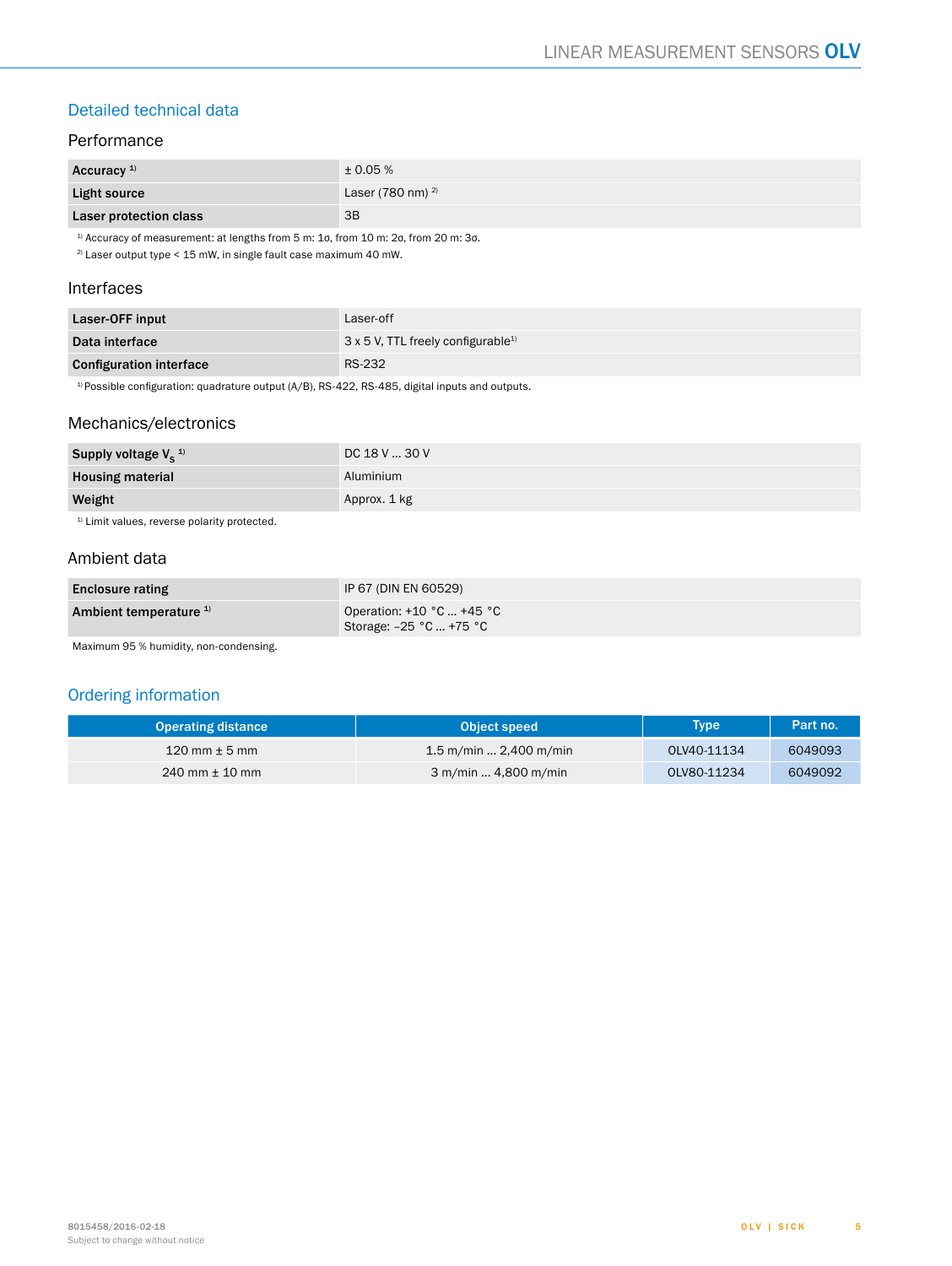#### <span id="page-5-0"></span>Dimensional drawings (Dimensions in mm (inch))

OLV40x



1 Reference edge 2 Optical axis 3 Measurement volume

OLV80x



1 Reference edge 2 Optical axis

#### 3 Measurement volume

#### <span id="page-5-1"></span>Recommended accessories

#### Plug connectors and cables

| <b>Figure</b>                  | <b>Description</b>                                                                            | Length of cable | <b>Type</b>                   | Part no. |
|--------------------------------|-----------------------------------------------------------------------------------------------|-----------------|-------------------------------|----------|
| <b>Contraction Contraction</b> | Connection cable: connector M12, 12-pin, angled; Plug: Sub D,<br>15-pin, shielded. PUR or PVC | 10 <sub>m</sub> | <b>DSL-2D15-</b><br>W10MACS01 | 6048589  |

#### Modules and gateways

| <b>Figure</b> | <b>Description</b>                                   | <b>Type</b> | Part no. |
|---------------|------------------------------------------------------|-------------|----------|
| 開             | Interface unit for electrical integration of the OLV | SBX-OLV     | 6048590  |

#### Mounting systems

| <b>Figure</b> | <b>Description</b>                              | <b>Type</b>      | Part no. |
|---------------|-------------------------------------------------|------------------|----------|
|               | Water cooling plates with heat protection optic | BEF-KP-OLV       | 5327434  |
|               | Laser protection tube, length: 110 mm           | <b>TB110-OLV</b> | 5327435  |

Additional accessories as well as connection and mounting systems available on request.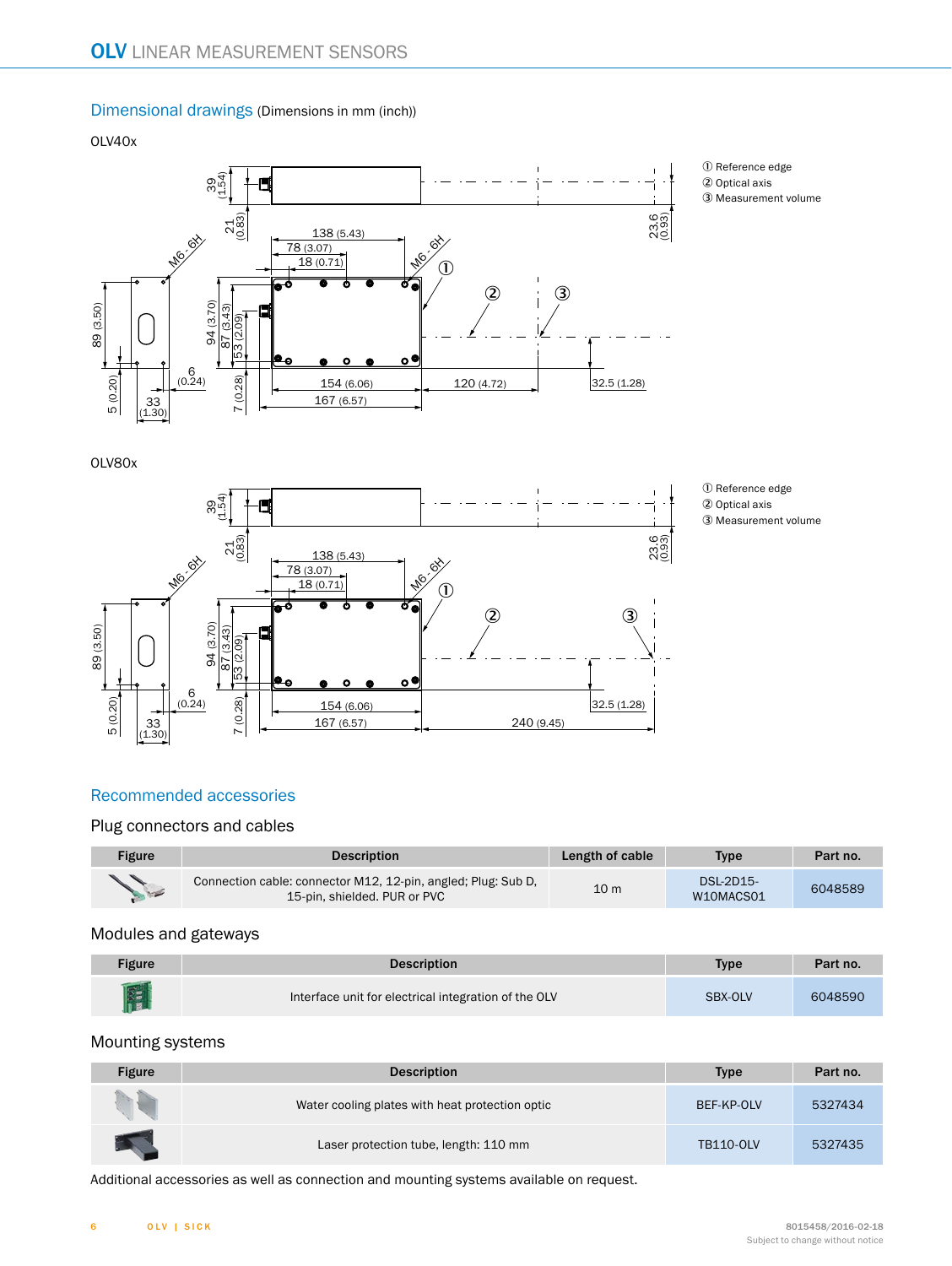### REGISTER AT WWW.SICK.COM TODAY AND ENJOY ALL THE BENEFITS

- $\blacksquare$  Select products, accessories, documentation and software quickly and easily.
- $\blacksquare$  Create, save and share personalized wish lists.
- $\blacksquare$  View the net price and date of delivery for every product.
- $\blacksquare$  Requests for quotation, ordering and delivery tracking made easy.
- $\blacksquare$  Overview of all quotations and orders.
- $\blacksquare$  Direct ordering: submit even very complex orders in moments.
- $\blacksquare$  View the status of quotations and orders at any time. Receive e-mail notifications of status changes.
- $\blacksquare$  Easily repeat previous orders.
- $\blacksquare$  Conveniently export quotations and orders to work with your systems.



# SERVICES FOR MACHINES AND SYSTEMS: SICK LifeTime Services

Our comprehensive and versatile LifeTime Services are the perfect addition to the comprehensive range of products from SICK. The services range from product-independent consulting to traditional product services.